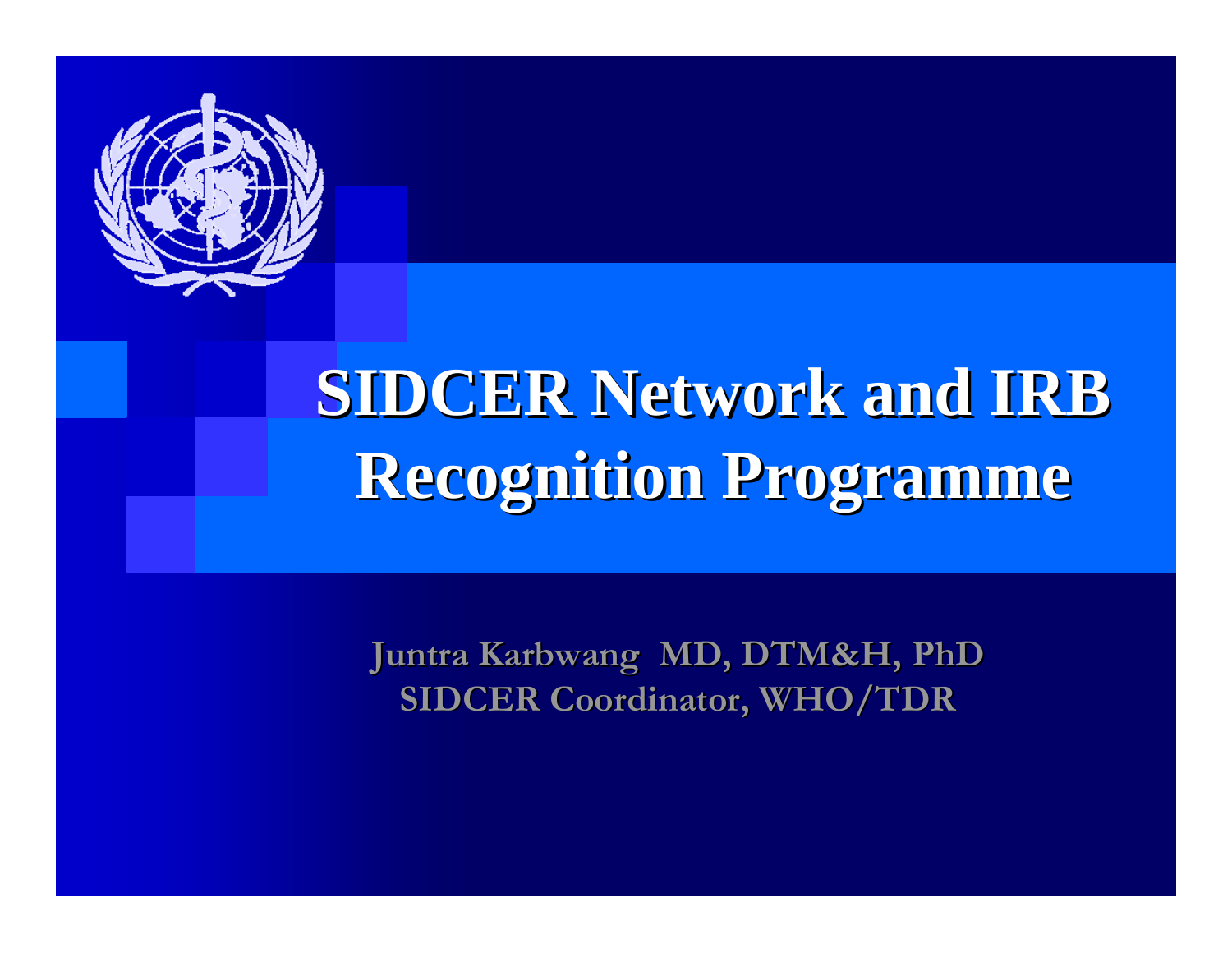## **Outline**

- **Introduction**
- п Strategic Initiatives for Capacity in Ethical Review (SIDCER)
- **Forum for Ethics Review Committee in Asian** and Western Pacific (FERCAP)
- SIDCER IRB/IEC Recognition Programme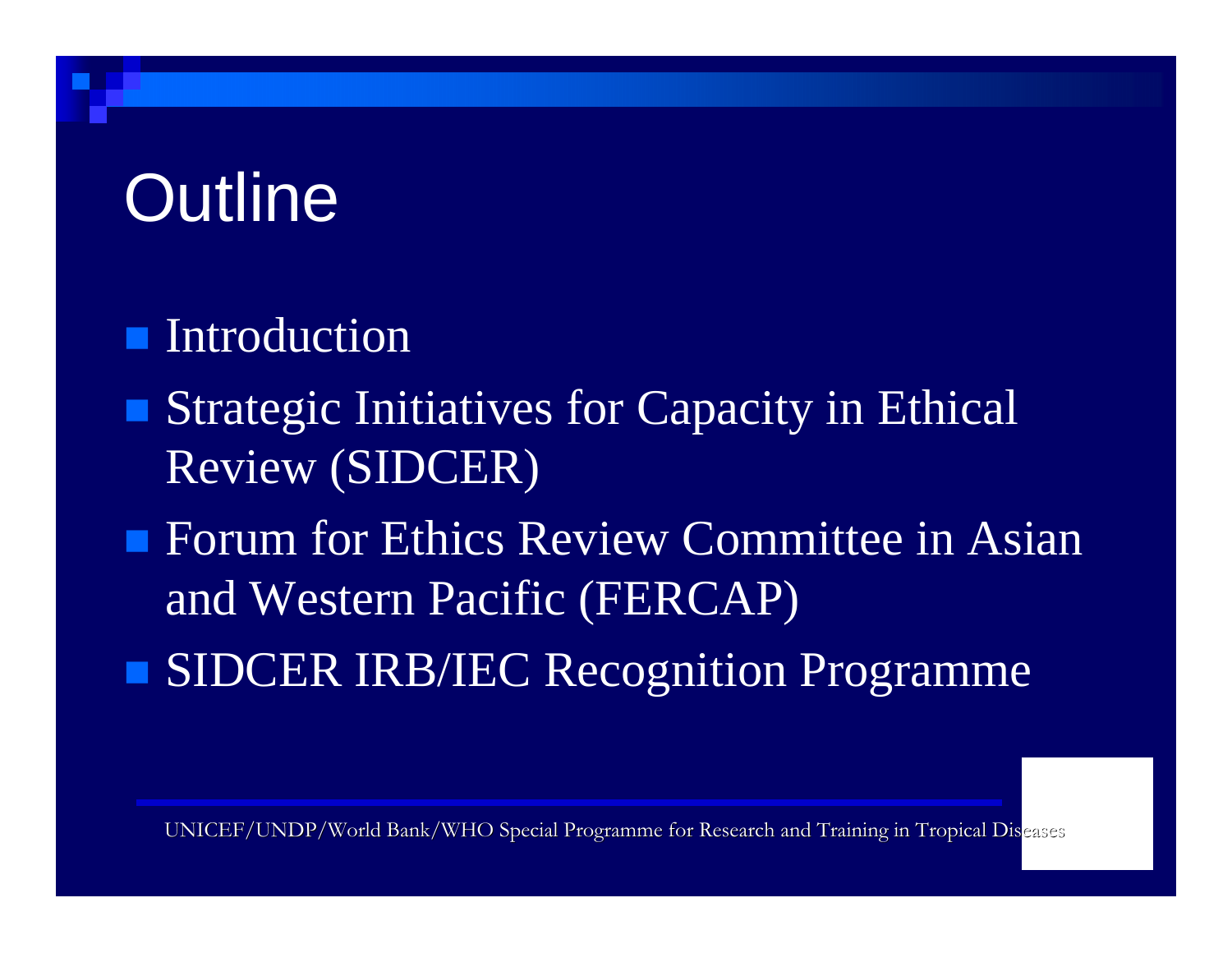#### Differences in standards of ethical review

- Inhibited the progress of research,
- raised questions on fairness,
- threatened the protection of the dignity and rights of research participants at local, national, and international levels.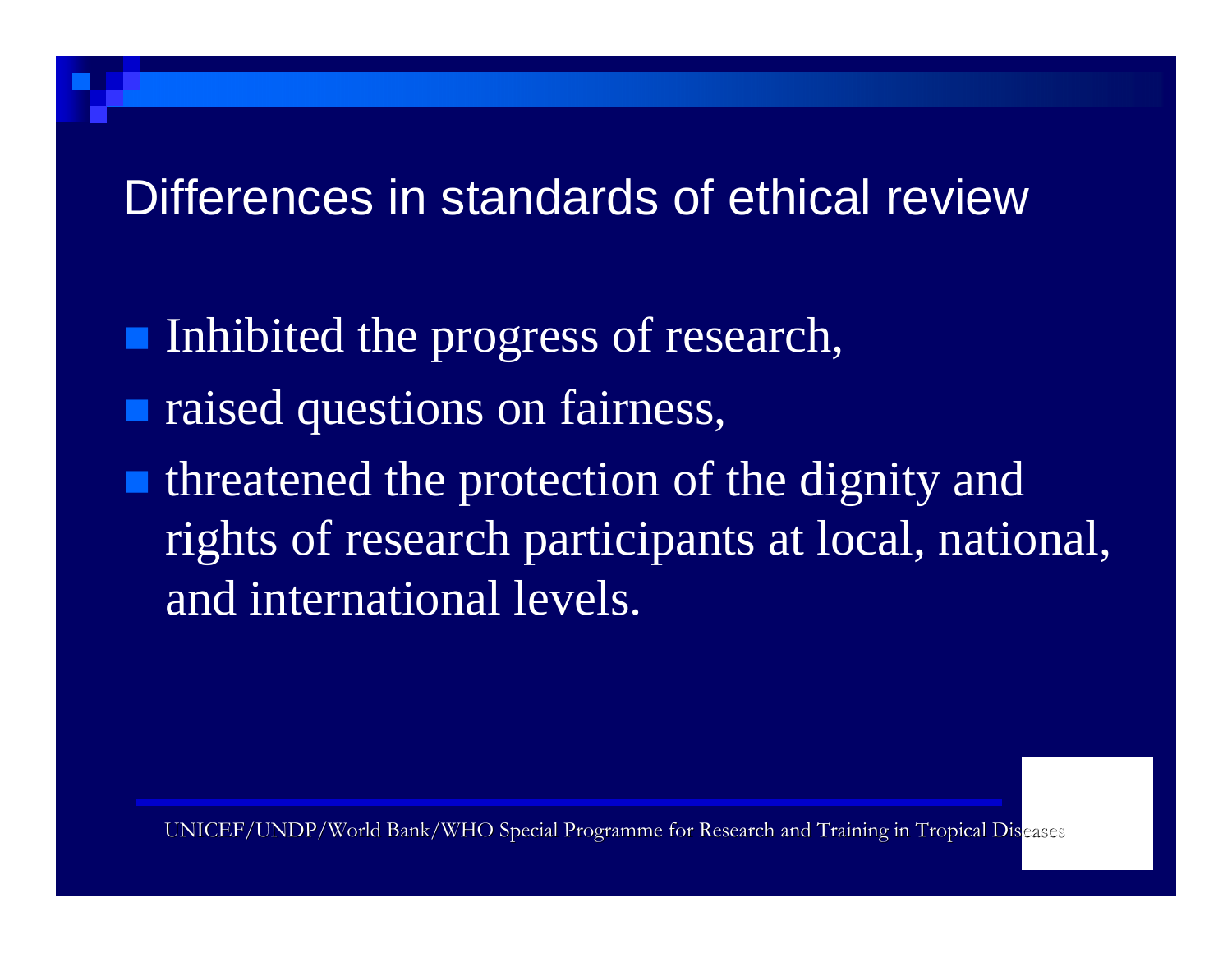#### **Concerns**

- **The potential social value, scientific validity, and** ethical and social implications of studies
- **The ethical evaluation of the risks and benefits of** studies to the people most directly affected by the research
- SIDCER was formed in 2001 to address these concerns by promoting responsible decision-making within countries and communities in which people, communities and values may be unfairly exploited.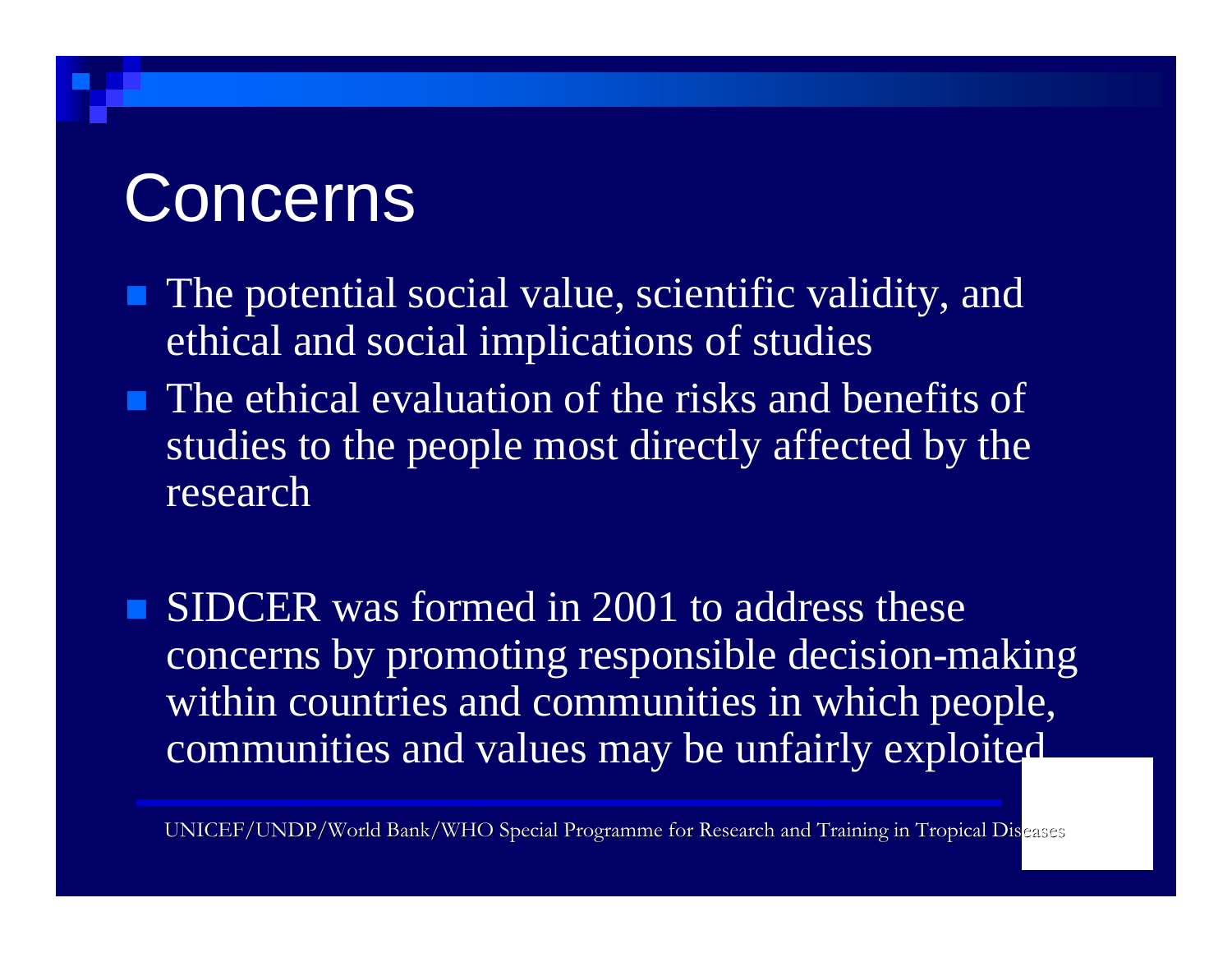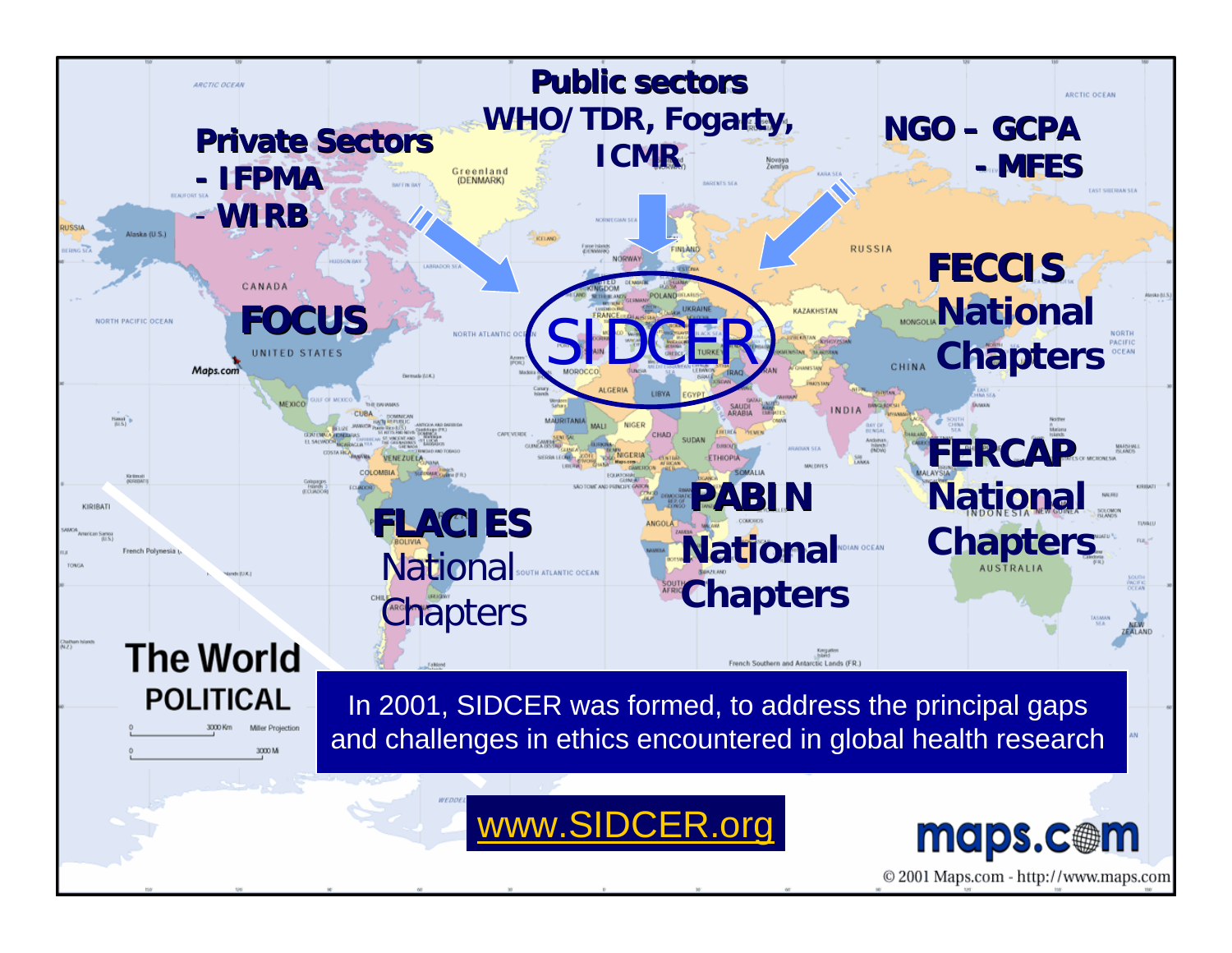

#### **SIDCER VISION**

To enhance the protection of human participants in all research endeavors in all countries of the world.

#### **MISSION MISSION**

- Promoting the highest ethical and scientific standards for biomedical and behavioral research, and
- $\bullet$  Ensuring the quality and effectiveness of ethics review worldwide, with mutual understanding and respect for cultural, regional and national differences.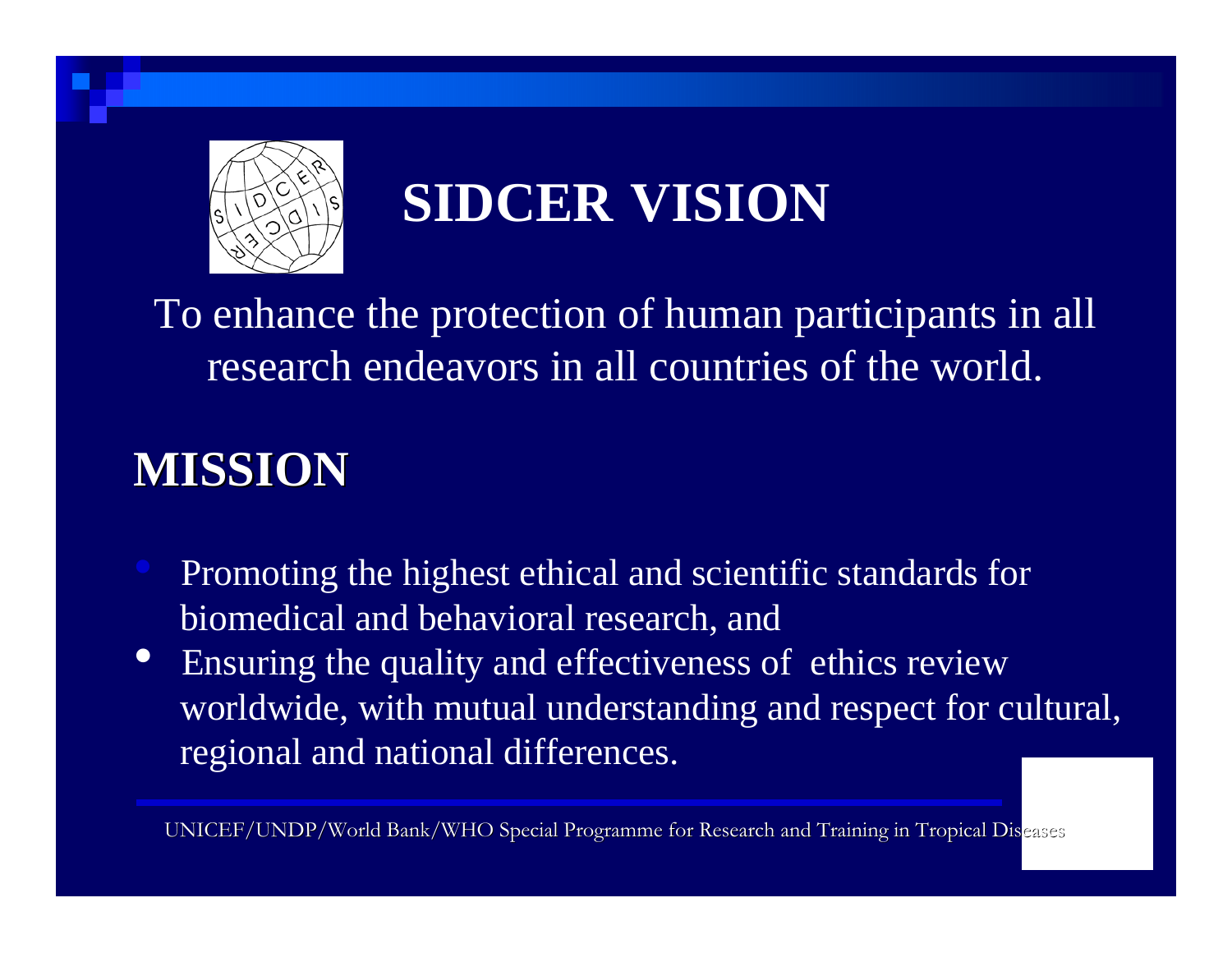#### Operational Guidelines for Ethics Committees That Review Biomedical Research



**The aim of these guidelines is to provide guidance for ethics committees concerning appropriate** 18 **operating procedures**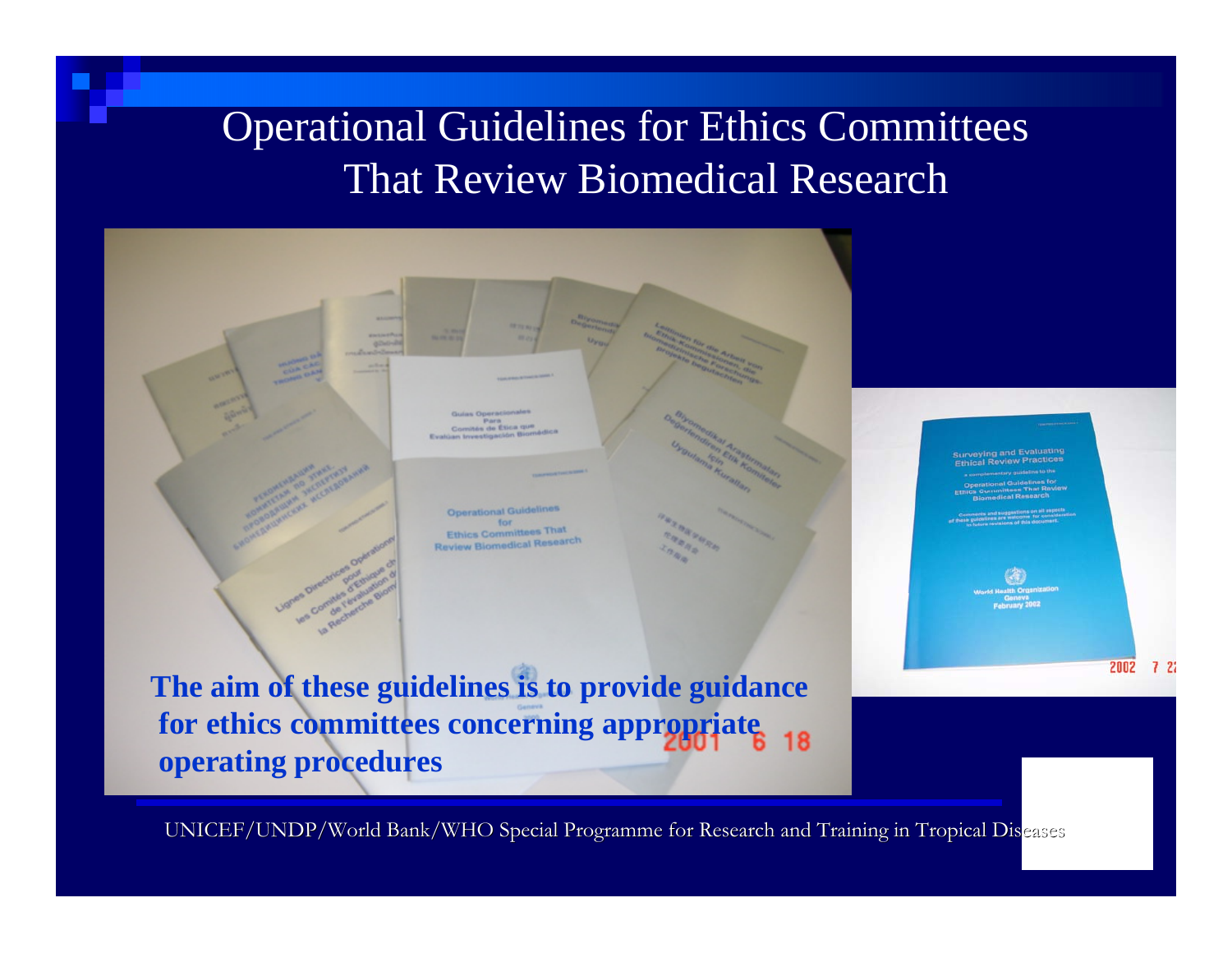#### The SIDCER strategy

- Build on 'grass-roots' initiatives, fora of ethics committee members committed to improving their own situations
- **Build independence and competence** through dialogue, exchange, and education
- **Invite all parties having a responsibility in** health research to engage a long-term sustained involvement in capacity-building for decision-making in ethics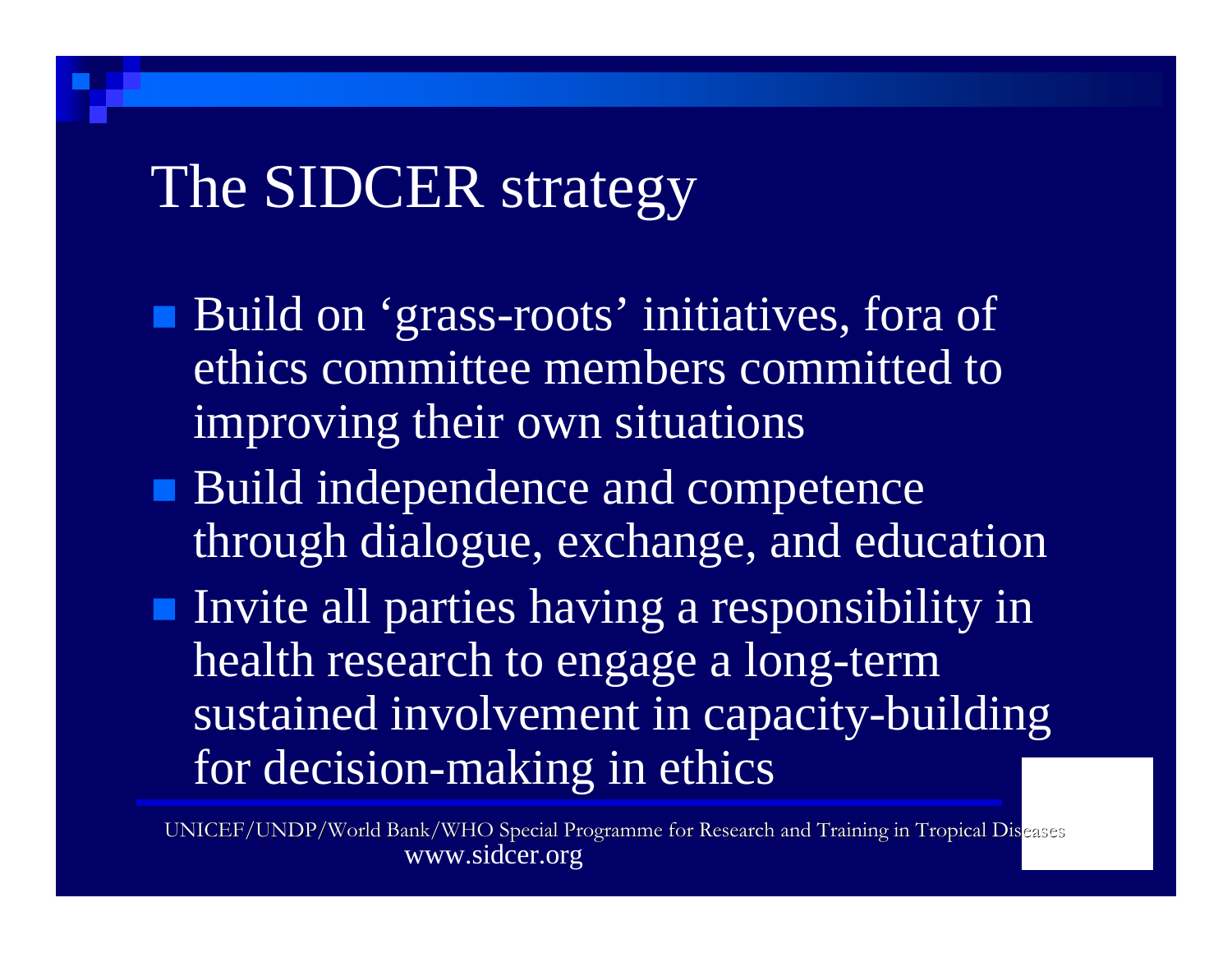## SIDCER activities

■ Supporting relevant regional structures and activities, including meetings and workshops to build local capacity for ethical review, strengthening and expanding its international network.

**Promoting sustainable in-country infrastructure for** ethical review and provides a systematic approach to surveying and evaluating ethical review practices.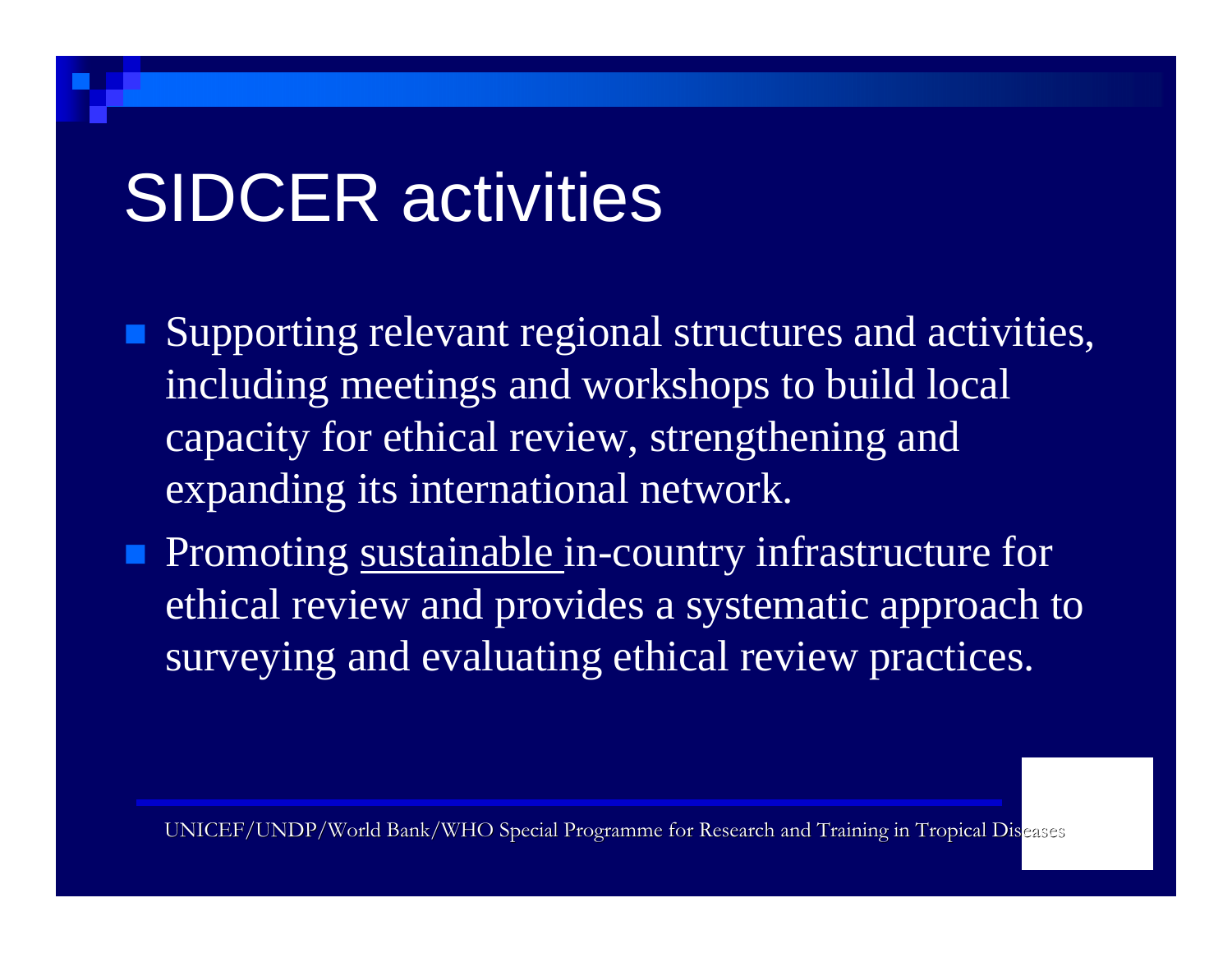#### **Beneficiaries**

- $\blacksquare$  Research participants, their communities, and the public at large
- **The scientific community benefits from a reliable** ethical framework for health research
- SIDCER contributes directly to the promotion of responsible governmental and institutional practices in all countries. The development of science and society requires an ethical commitment engaged globally by all stakeholders.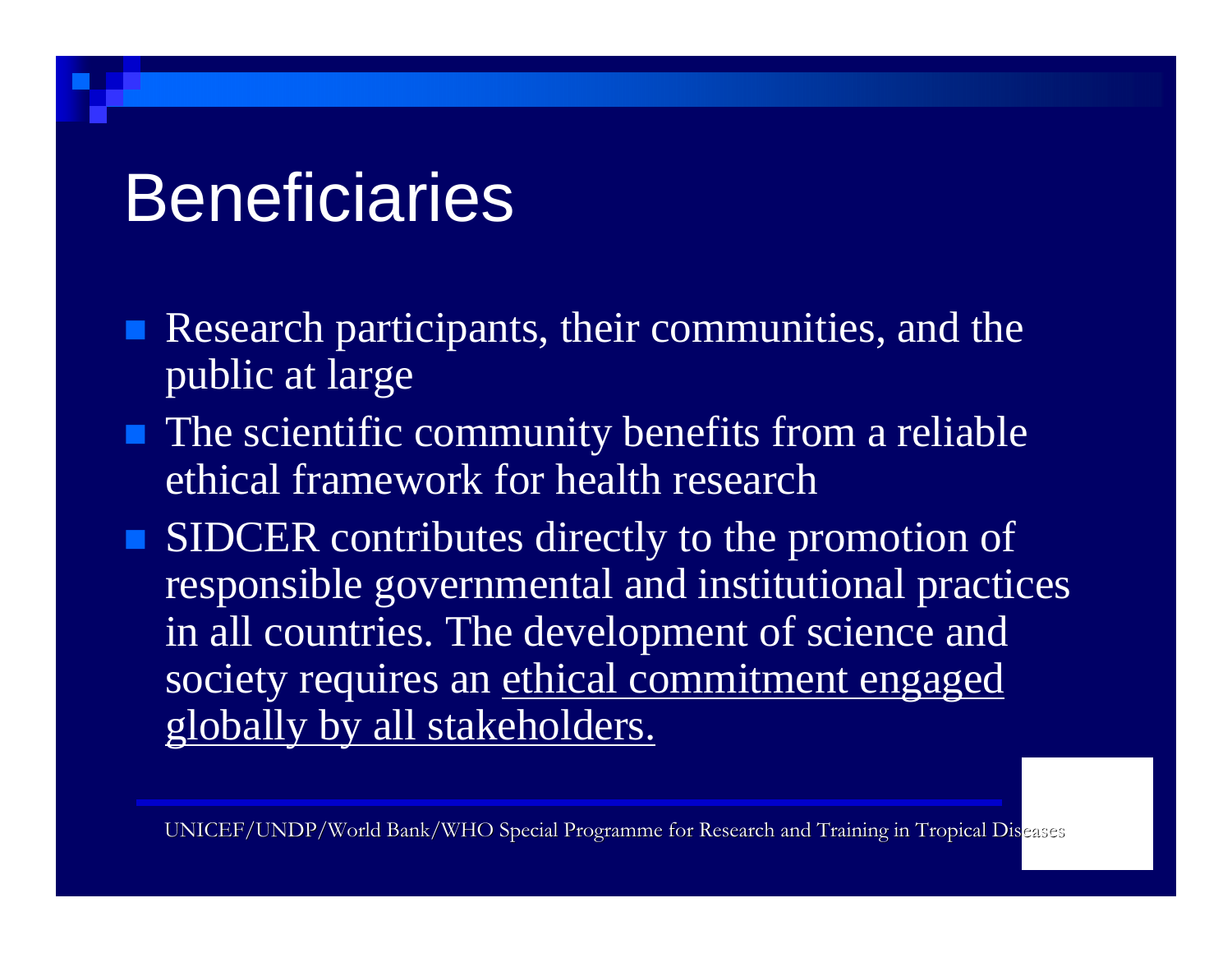

**The Forum for Ethical Review Committees in the Asian and Western Pacific Region (FERCAP)**

- Established 12 January 2000
- FERCAP is the result of the realization that ethics requires collective wisdom and there is need for a systems approach to address important health research issues in Asia and the Western Pacific
- **Objective:** fostering an improved understanding and better implementation of ethical review of behavioral and biomedical researches in the region.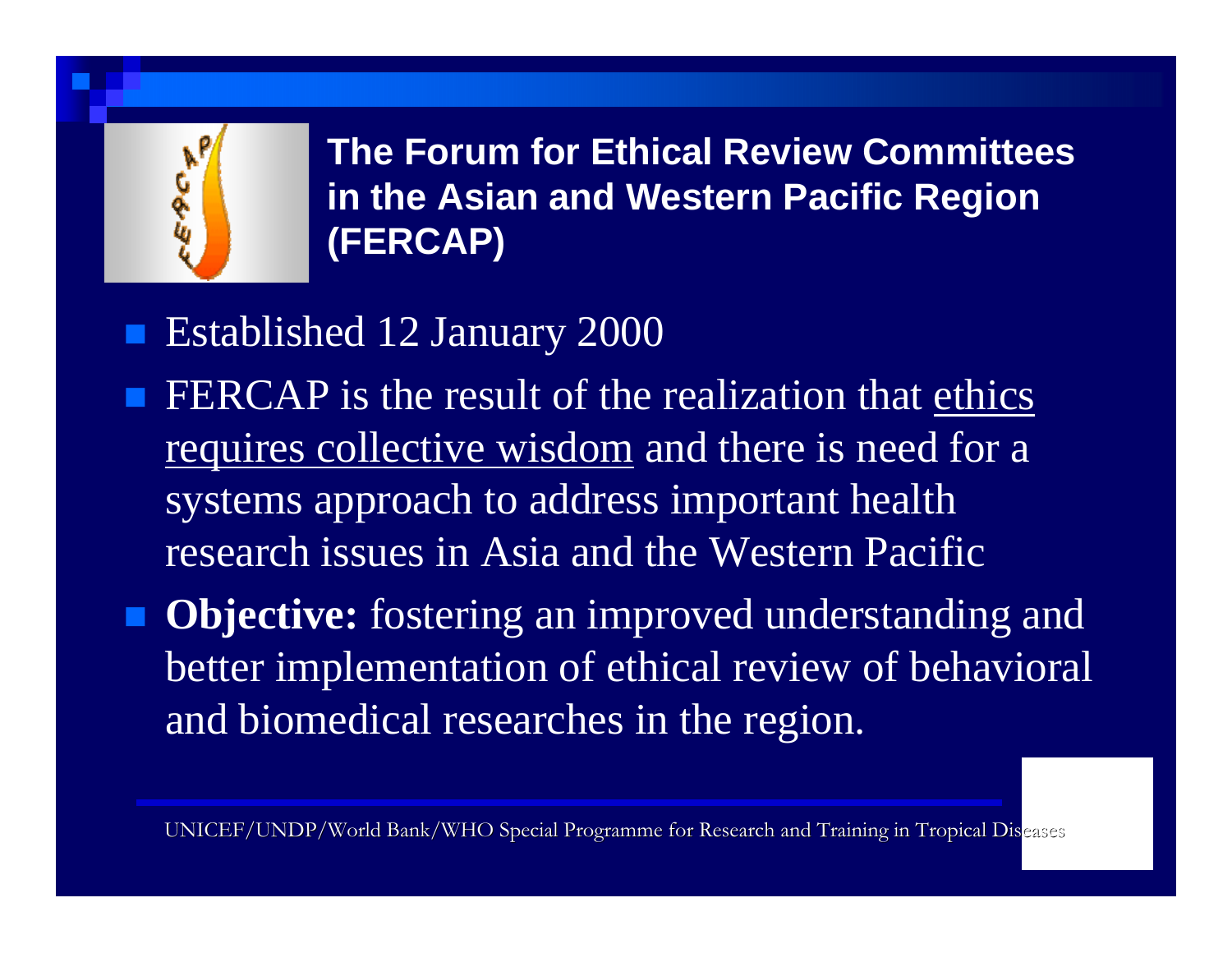## FERCAP vision and mission

- **Vision:** To ensure human participant protection in health researches.
- $\blacksquare$  Mission: To foster the development of ethical review committees in member countries toward competency, quality, independence, and effectiveness in reviewing health research

www.FERCAP-SIDCER.org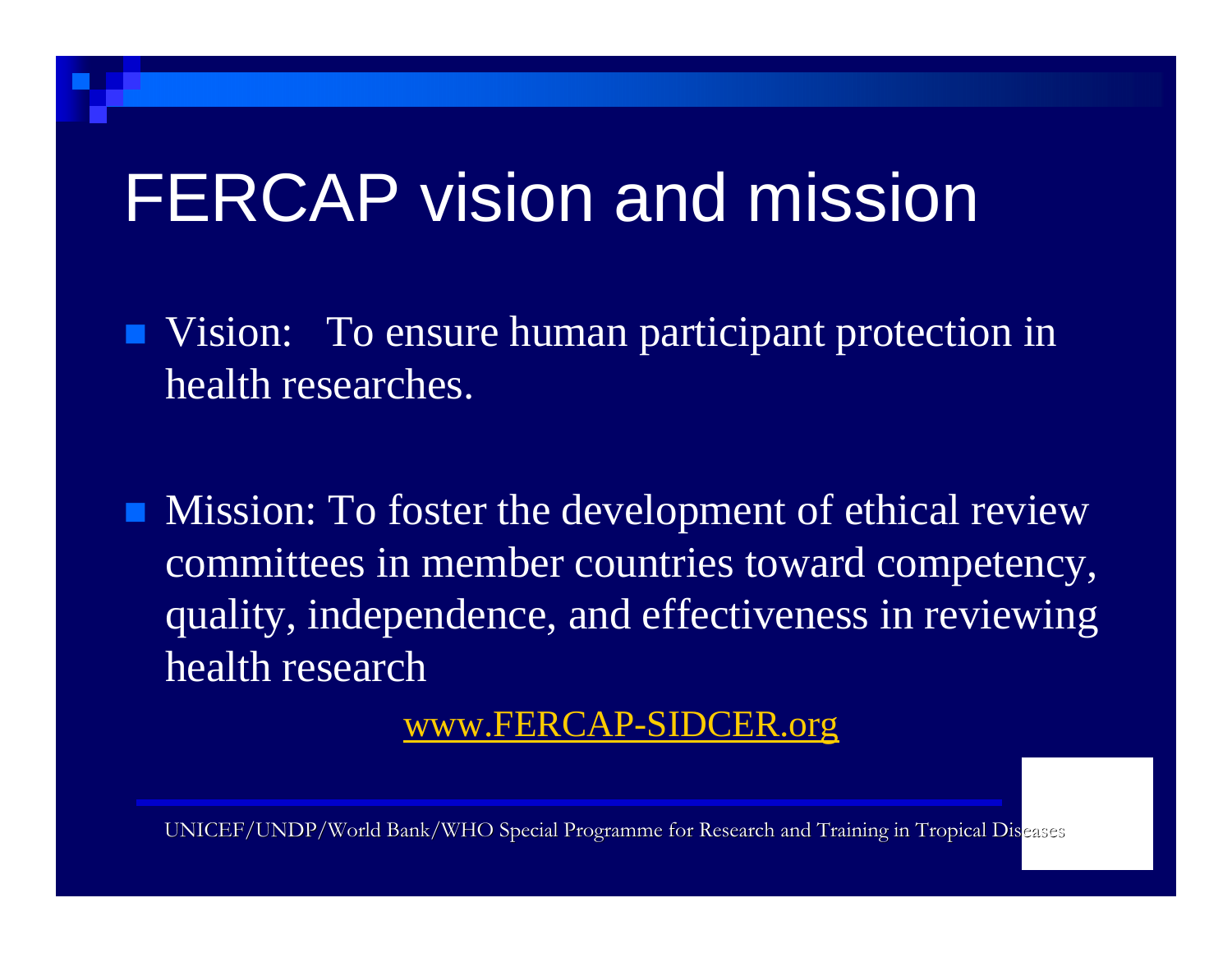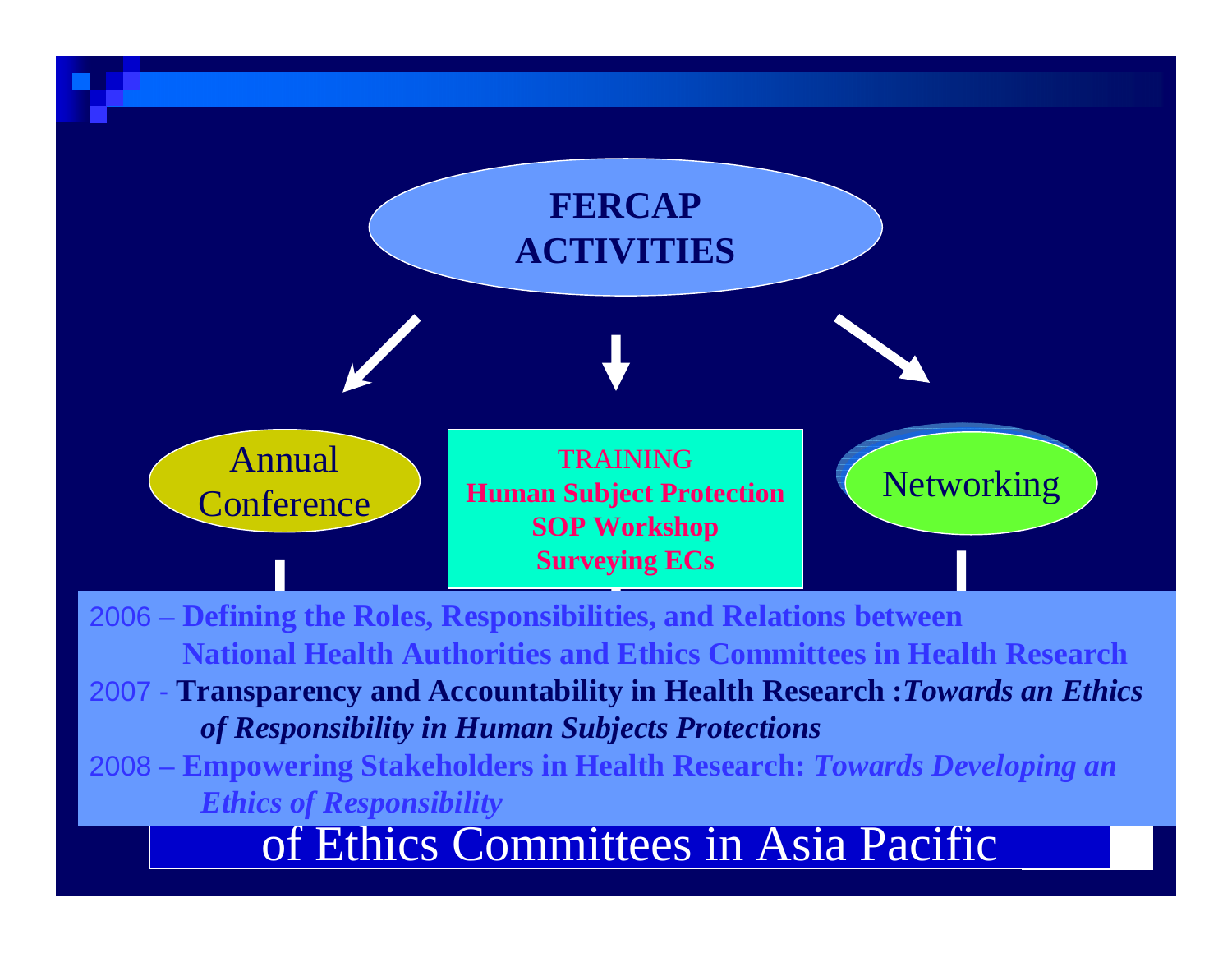#### SIDCER Recognition Programme

**Human Subject Protection Course IEC/IRB SOPs writing workshop** ■ Self-assessment **Site Survey**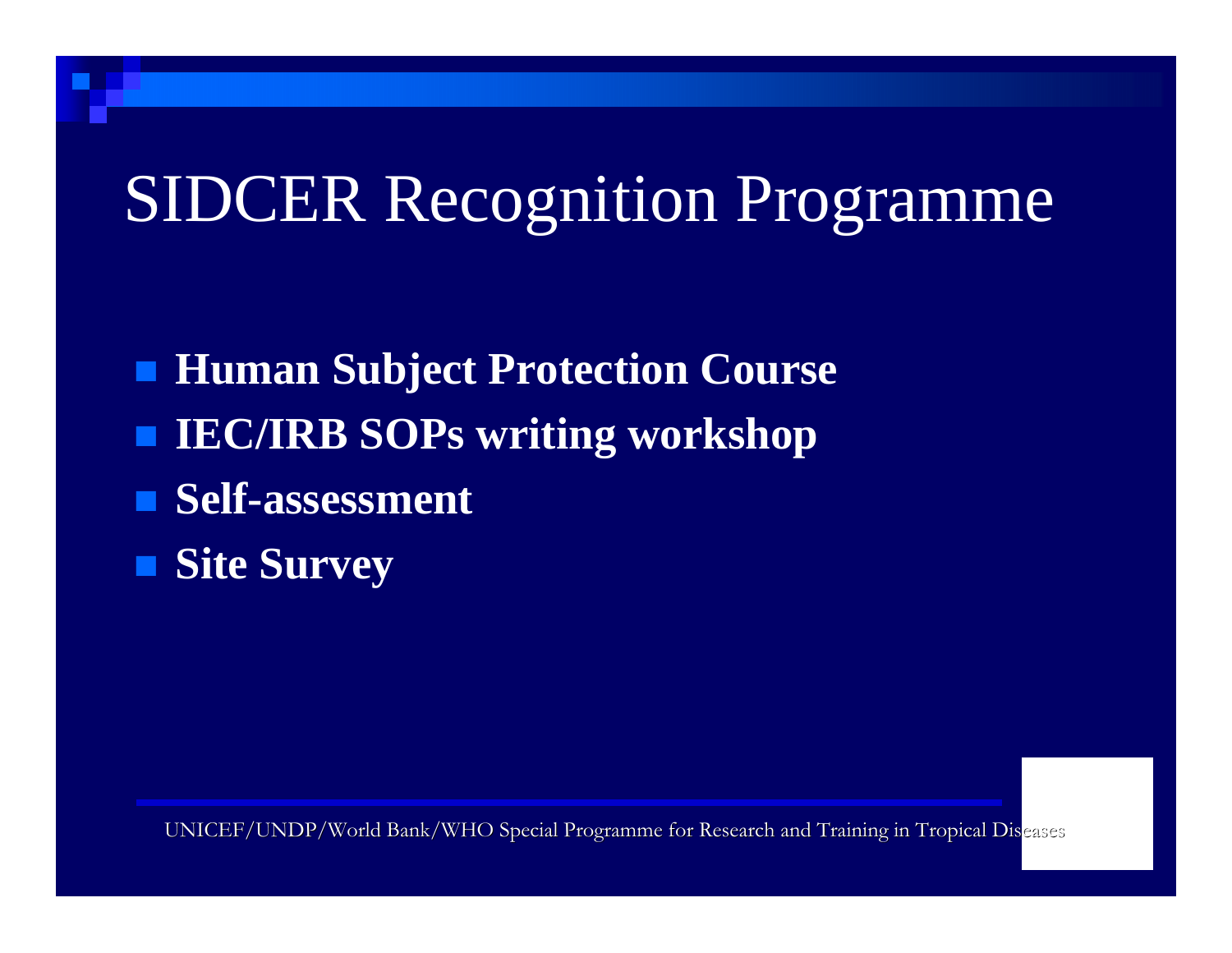#### Process of Recognition

#### **ASSESSMENT AND RECOGNITION PROCESS**

 **SELF ASSESSMENT OF ETHICS COMMITTEE**  П **SURVEY ASSESSMENT CORRECTIVE ACTION RECOGNITION**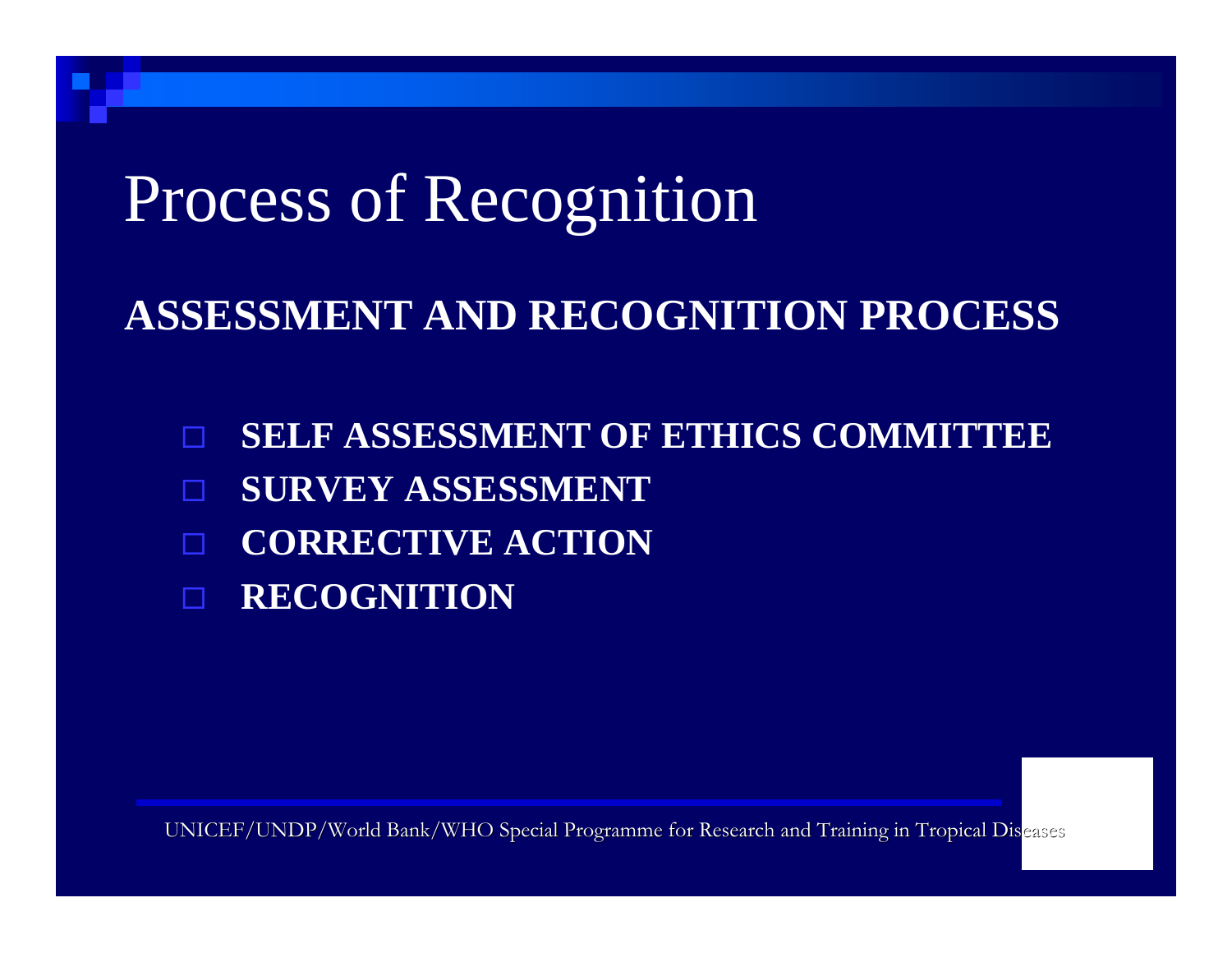# Recognition Certificate

Ethics Committee will be recognized on the quality of the committee based on 5 standards

- **STRUCTURE AND COMPOSITION OF EC**
- **2.ADHERENCE TO SPECIFIC POLICIES**
- **3.COMPLETENESS OF ITS REVIEW PROCESS**
- **4.AFTER REVIEW PROCESS**
- **5.DOCUMENTATION AND ARCHIVING**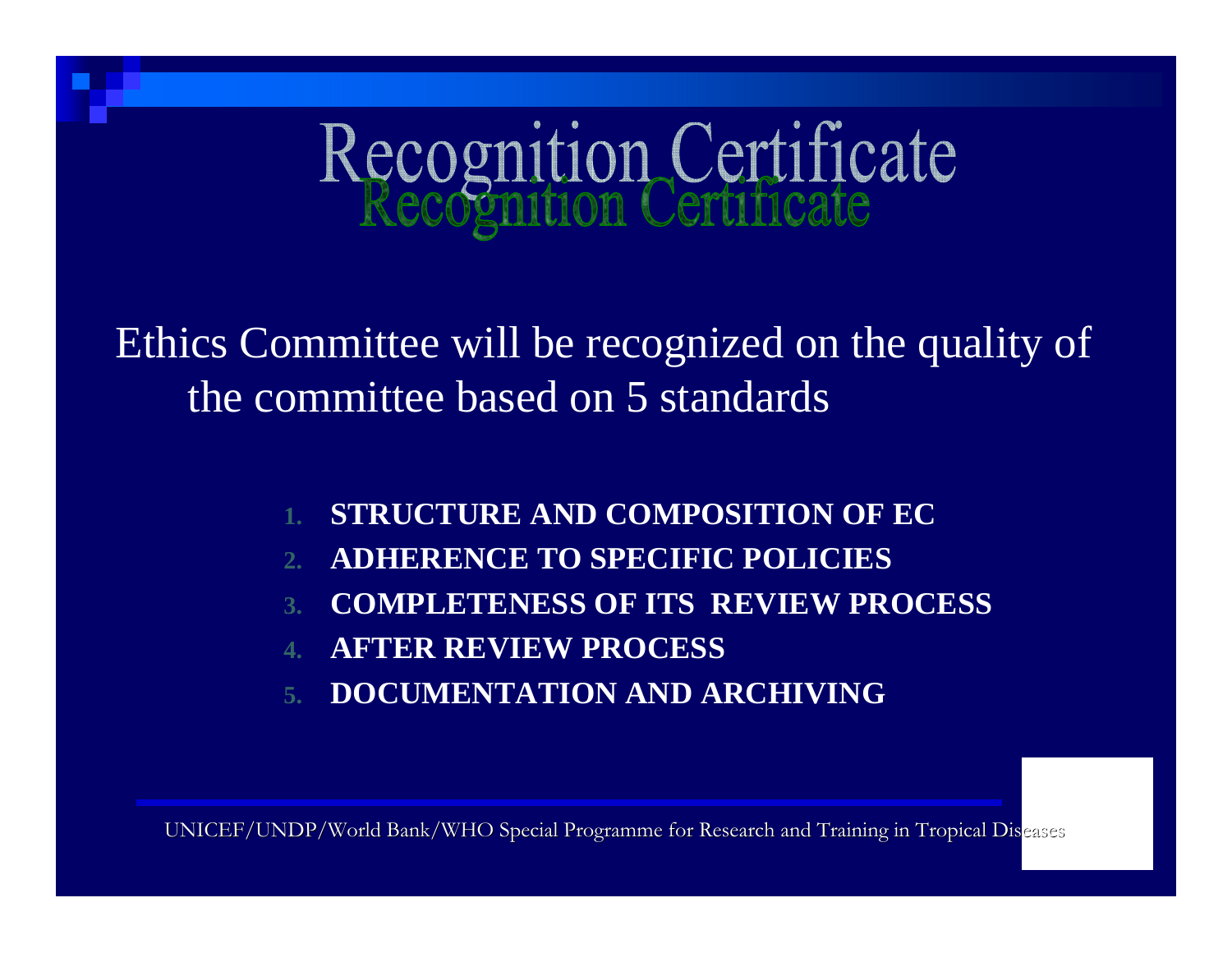#### Methodology of an IEC Survey







- 1. Review of EC Self Assessment Form
- 2. Document review:
	- SOPs, protocols, agenda and minutes of meetings, SAE reports, membership and staff files
- 3. Observe an EC full-board meeting
- 4. Office visit
- 5. Interview

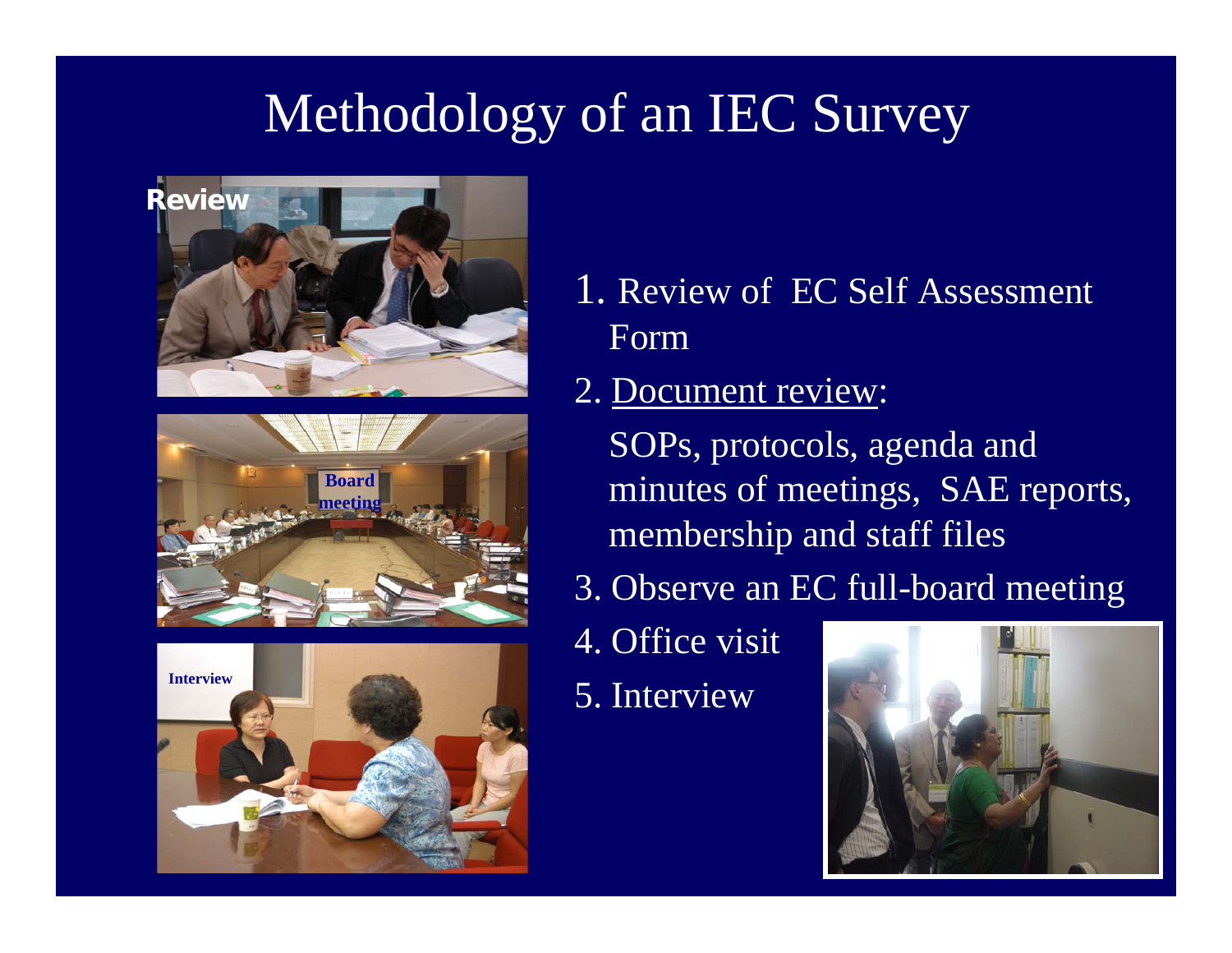### SIDCER Recognition

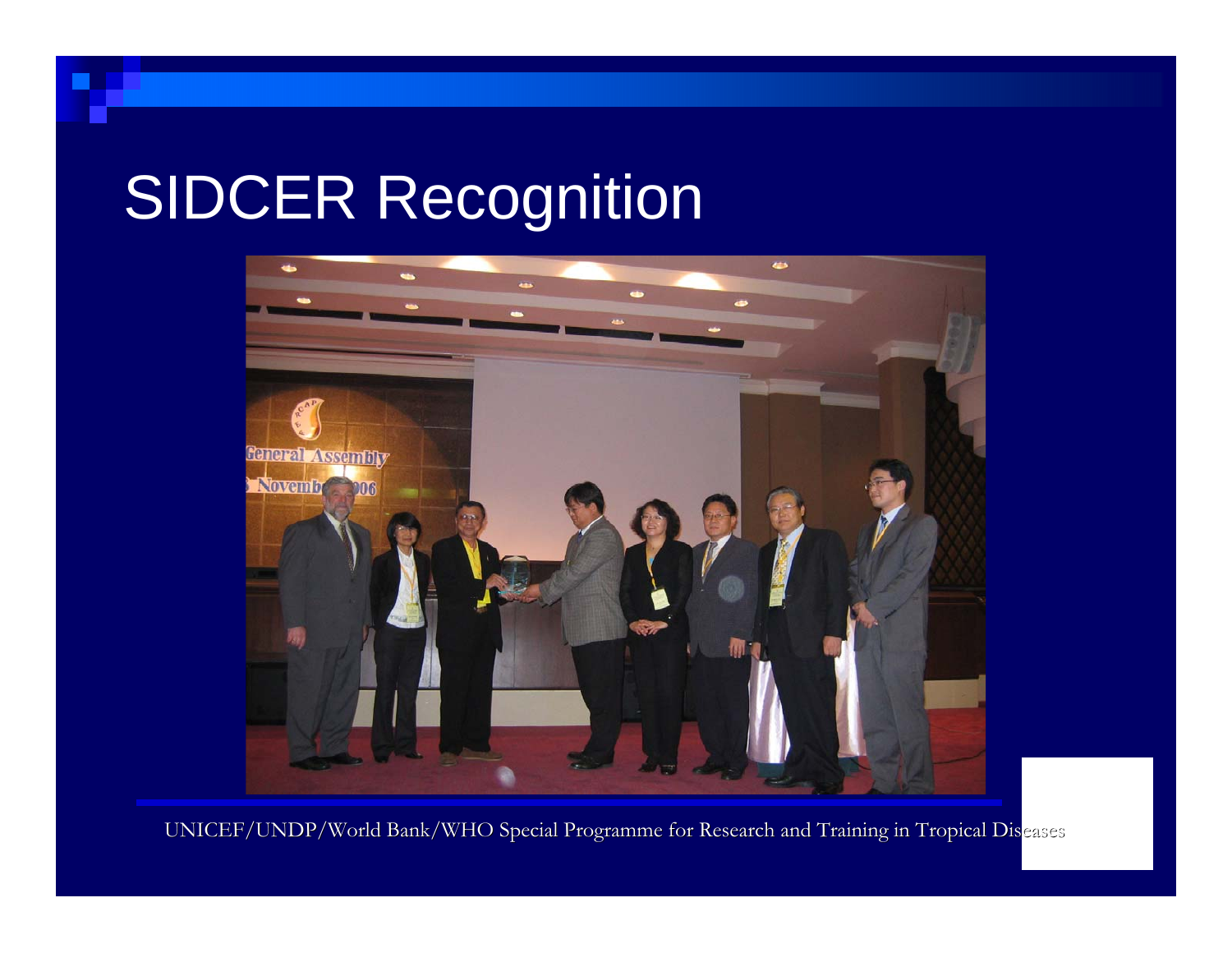#### **Aftereffects of SIDCER Recognition**

- Streamlined IRB process
- Institution's support to build up the infrastructure
- Positive chains of surveyor training (training local surveyors) and SIDCER IRB surveys (the local trainees back to institute to prepare the survey)
- FDA recognize the value of the SIDCER Survey Program
- Changes in regulations and laws in biomedical research requirements and better protection for research subjects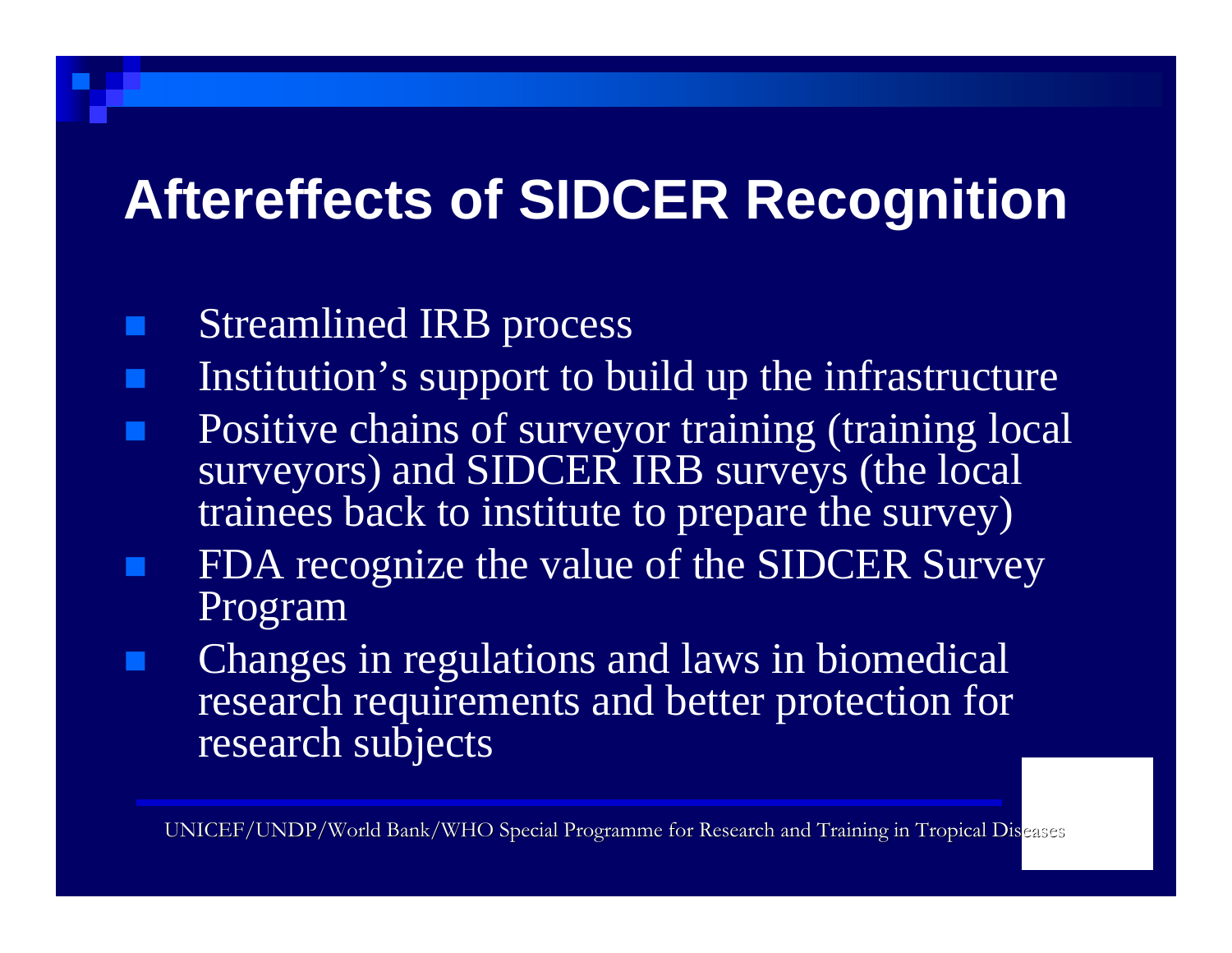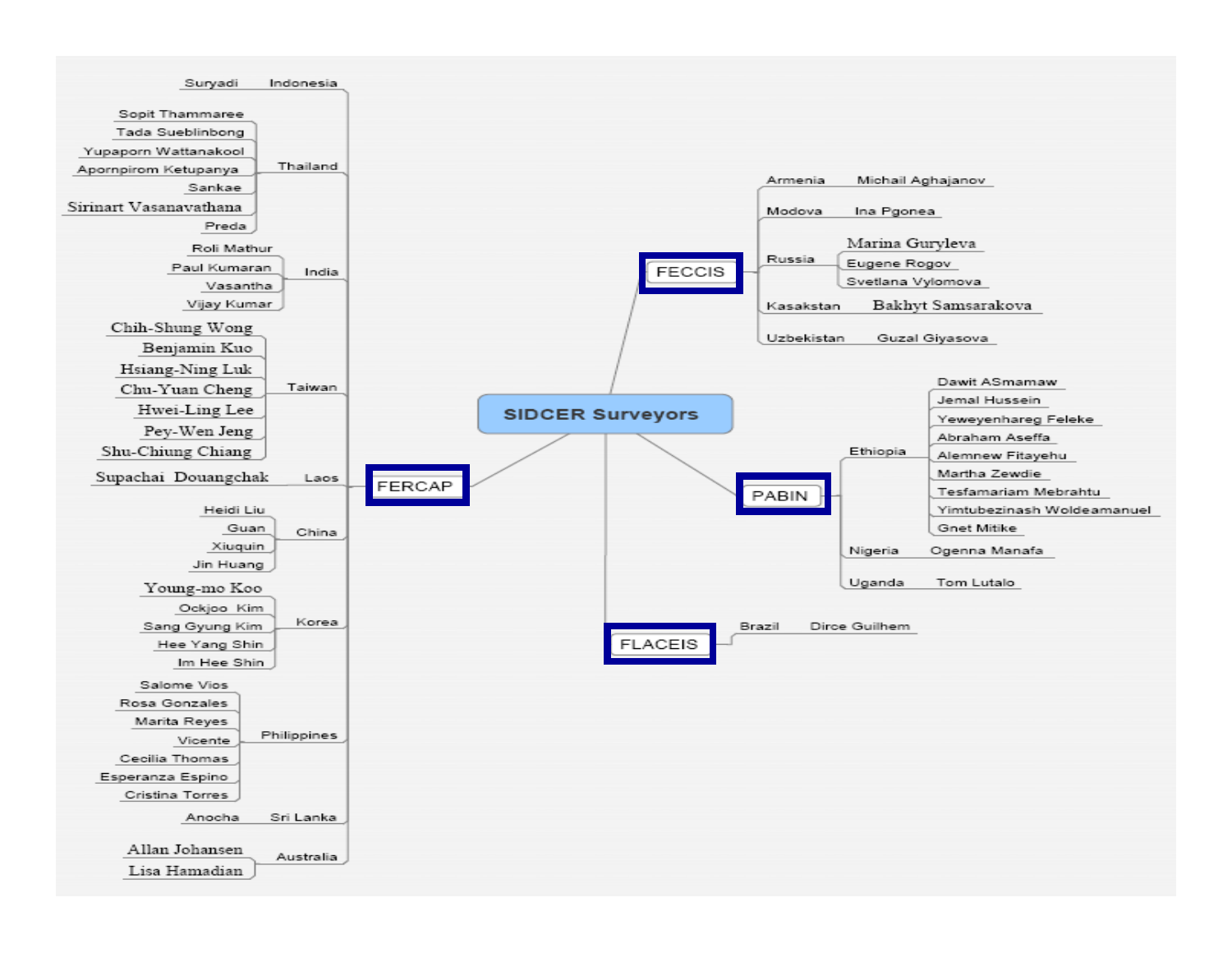## Recognised ERC/IRB

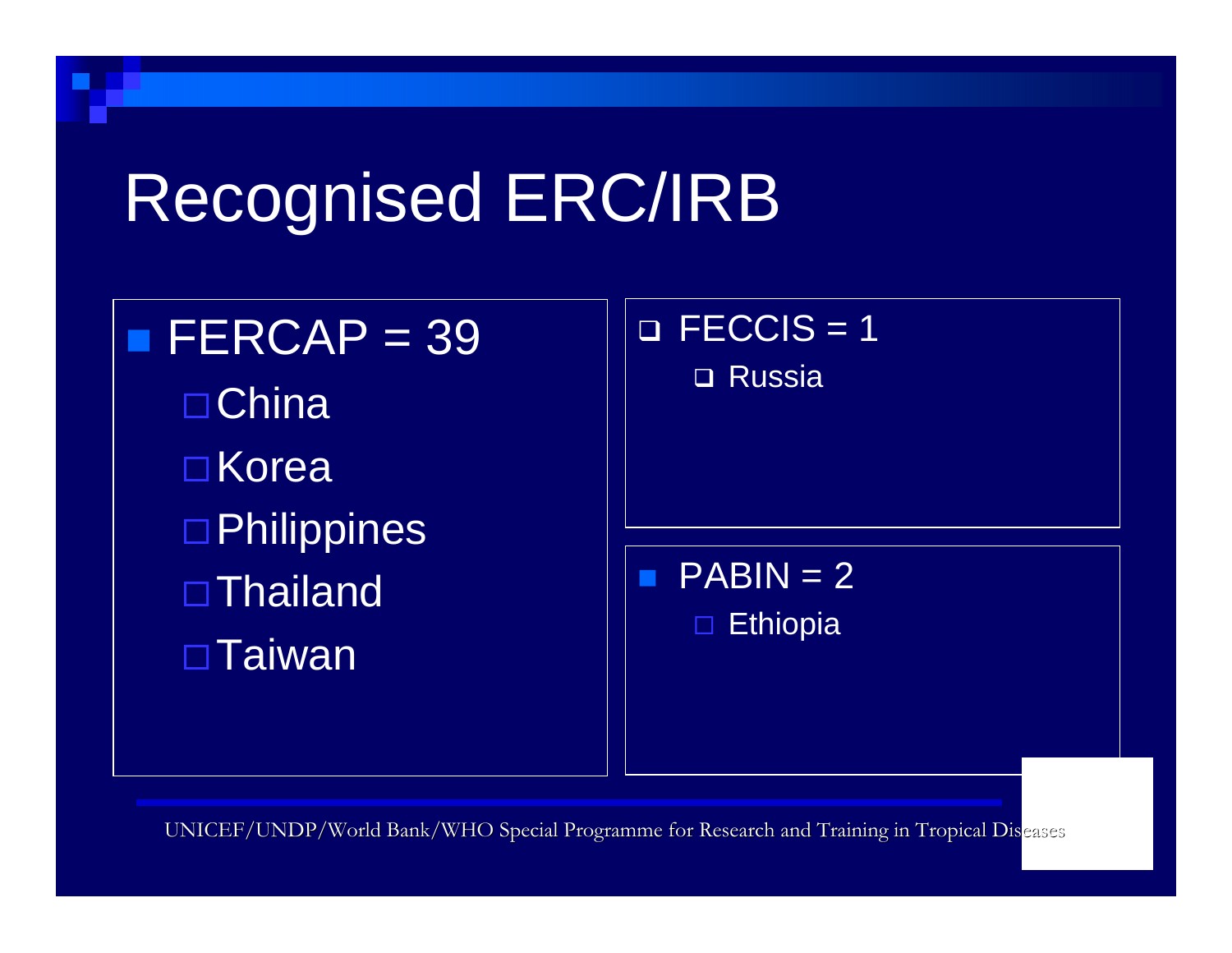## **Conclusion**

- SIDCER builds a framework to address threats to human dignity, human rights, misuses of technological and scientific applications, and economic and commercial exploitation.
- SIDCER contributes to developing shared understandings for protecting research subjects and harmonizing the implementation of national and international ethical standards.
- **SIDCER** assists local institutions and governments in building their own capacity for ethical review (leading to sustainability) and securing greater international recognition of the quality of ethical review